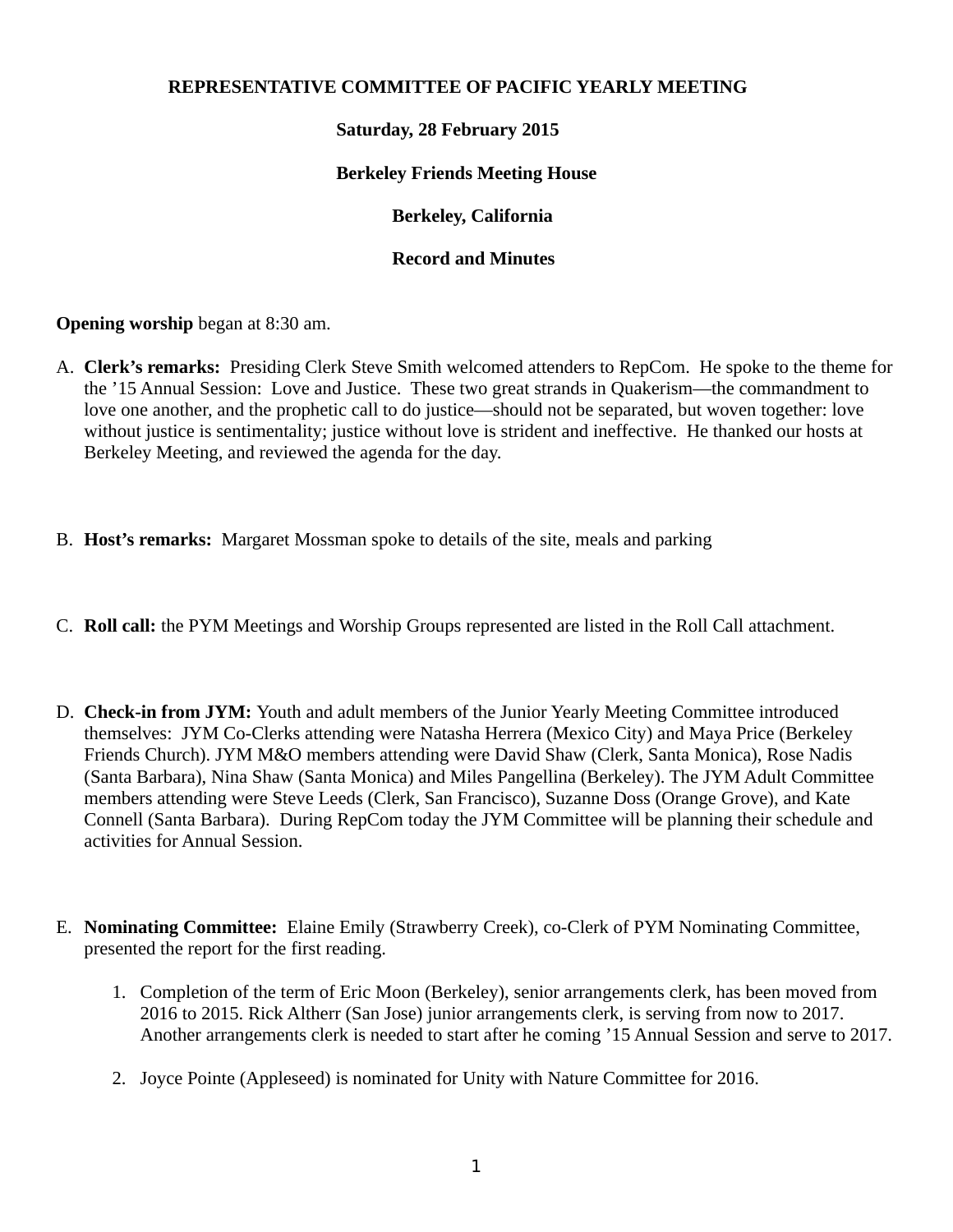- F. **Naming Committee:** The Presiding Clerk reminded us that we fill positions for the Naming Committee from the floor today. The usual committee size is three, with one alternate. We entered a short period of worship to allow nominations to arise from the floor. Five names were brought forward: Convener Sarah Tyrell (Berkeley), Pat Smith (Claremont), Don Bean (Conejo Valley Worship Group), with Laura Magnani (Strawberry Creek) as Alternate. If Laura declines, Alvaro Alvarado will be asked to serve.
- G. **Treasurer's Report:** Roy Allen (Berkeley), PYM Treasurer, called attention to the Treasurer's Report posted on the PYM website. He reminded Friends that there are two Pacific Yearly Meeting accounts: a General Account and an Annual Session account.
	- 1. We have received designated contributions from meetings and individuals for the Fund for Concerns, the Sharing Fund, United with Nature Project Fund, and the PFOS transfer to the Bob Vogel Endowment Fund. The current general account balance (aside from the Bob Vogel Endowment Fund) has \$180,000 on hand, which is healthy for a budget of our size.
	- 2. The Annual Session ended with a deficit of \$3,741. Two major contributing factors were that income from fees was \$10,000 less than expected and charges from Walker Creek were \$10,000 over the budgeted amount. Reserves are now down to \$25,000. Walker Creek Ranch does not require a large deposit in advance; other possible sites do. Typically there is a \$30,000 deposit. Therefore we need to build up our reserves.
	- 3. The budgeted Income for the year consisted of monthly meeting contributions of \$146,000 and \$20,000 to come from the reserves. The actual income of \$126,000 required no drawdown from reserves.
	- 4. The total expenses of the annual session were budgeted for \$146,000 with the actual expenses of \$132,000. So we added around \$2,000 to reserves.
	- 5. A Friend asked what constituted the \$10,000 increase in Walker Creek Ranch facility charges? The Treasurer replied that the budgeted facility fees were based on July 1 2013 rates and that the fees went up July 1, 2014. This year we have confirmation of the fee schedule on which we will be charged.
	- 6. The clerk of the Finance Committee reported that they had met and reviewed the Treasurer's Report and accepted it.

## 7. **MINUTE RC 2015.01: The Treasurer's Report on both the General and Annual Session accounts for the year ending September 30, 2014 was accepted.**

The Treasurer urged all present to fill out the sign-up sheet reporting travel costs to RepCom. One can make this cost a donation to the Yearly Meeting on the form.

We went into a period of worship.

H. **Finance Committee - Budget:** Stratton C. Jaquette (Palo Alto), Clerk of Finance Committee, summarized the written report. Three augmentation requests were made: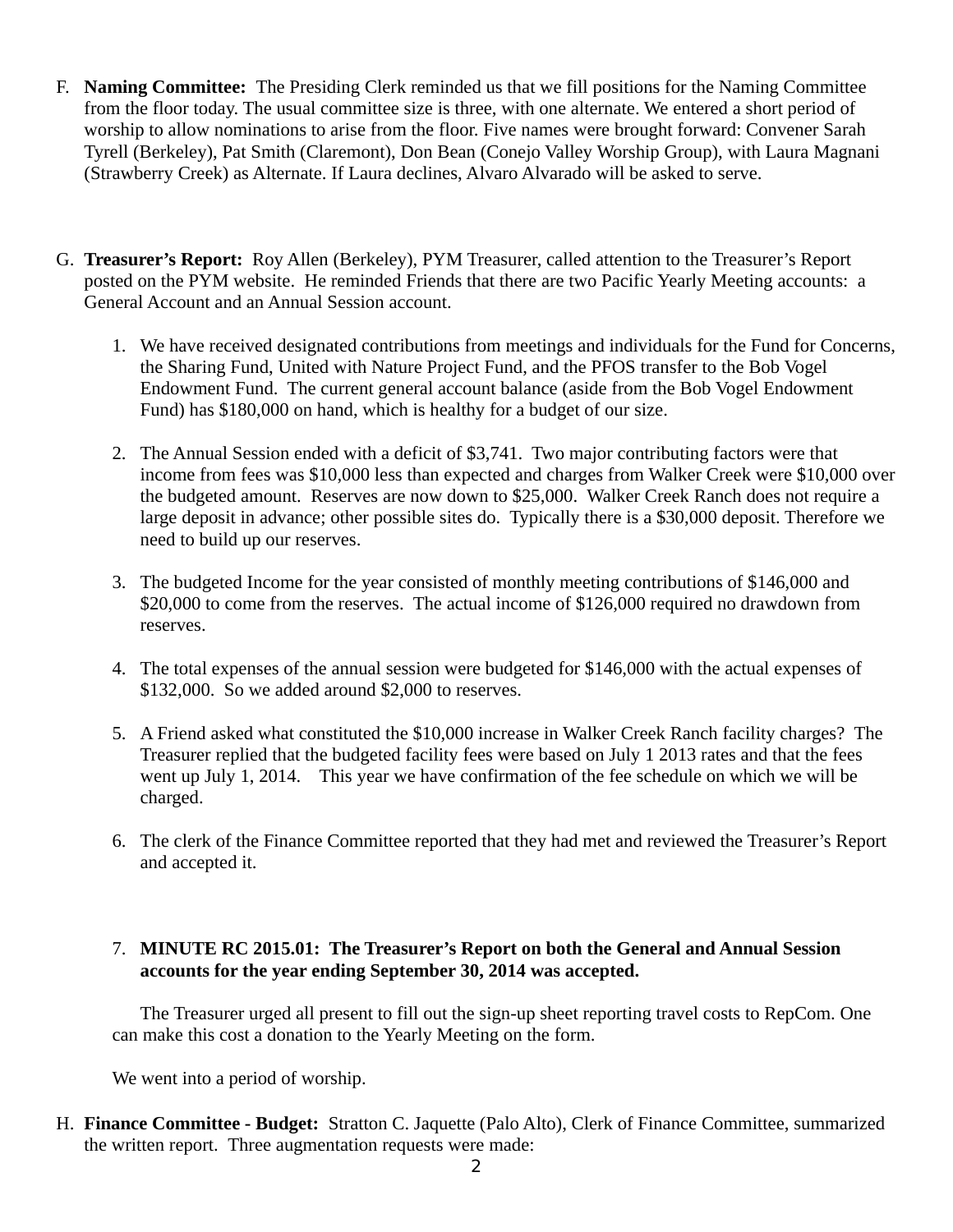1. The Unity With Nature Committee requested that line item 5286, travel for Quaker Earthcare Witness, be increased by \$1,400, to a total of \$3,400 because there are now two delegates from PYM to QEW, and the organization meets twice a year. Finance Committee recommended that RepCom approve a \$750 augmentation to line 5286. This will fund one delegate to attend the second QEW meeting in this fiscal year. Considerable discussion ensued. The Earthcare delegates presented explanations of the request for increased funding. A suggestion was made for an increase by \$1000 and not reducing the number of representatives. The possibility of fundraising to make up the difference was suggested. The Finance Committee Clerk noted that this request is augmenting the current year's budget. From the floor comments were made pertaining to budget, one versus two delegates, clarifying the number of meetings, supplementary fundraising, redefining PYM policy, and how to make this decision.

## **2. MINUTE RC 2015.02 The augmentation of \$750 to line 5286 for travel was approved.**

- **3.** An Ad Hoc Committee from UwN and Finance was asked to come back later today with a recommendation about moving funds from the UwN committee budget to line item 5286 of the budget for the Earthcare Witness travel.
- **4.** The Latin American Concerns Committee requested a \$250 augmentation to their budget to cover frequent conference calls. Finance Committee recommended that RepCom approve a \$250 augmentation to line item 5238.

## **5. MINUTE RC 2015.03 The augmentation of \$250 to line item 5238 to cover conference calls was approved without discussion.**

**6.** Nominating Committee appeared to need more meetings than usual this year due to seeking a new Presiding Clerk. Nominating Committee agreed, and the Finance Committee recommended that RepCom approve a \$500 augmentation to the General budget line item 5229.

## **7. MINUTE RC 2015.04 The augmentation of \$500 to line item 5229 for Nominating Committee expenses was approved without discussion.**

**8. PYM Summer Session 2015 Budget and Fee Schedule**. The 2014 budgeted and actual expenses were described. The proposed budget for the '15 Annual Session was presented. Walker Creek Ranch charges for 2015 are 4% more than last year. The proposed budget for 2015 summer sessions is designed to break even. The list of fees for annual session were read. The fees are roughly 15% above last year. If operations go forward as planned, there will be a \$5K deficit. The choices made in this planning were intended to avoid even further increasing fees. Program committees are asked to keep within their budgets this summer, and be conservative in expenses. Suggestions were made for a sliding scale for some day rates, to encourage more local attendance. The Clerk of Finance Committee explained the reasons for the fees as published in the written report. The contract with Walker Creek Ranch specifies a guarantee of at least 140 campers and 140 other attenders. Eric Moon was able to get that changed to 100 campers, as there have been fewer than 140 campers each year.

## **9. MINUTE RC 2015.05 The budget and fee schedule were approved as presented.**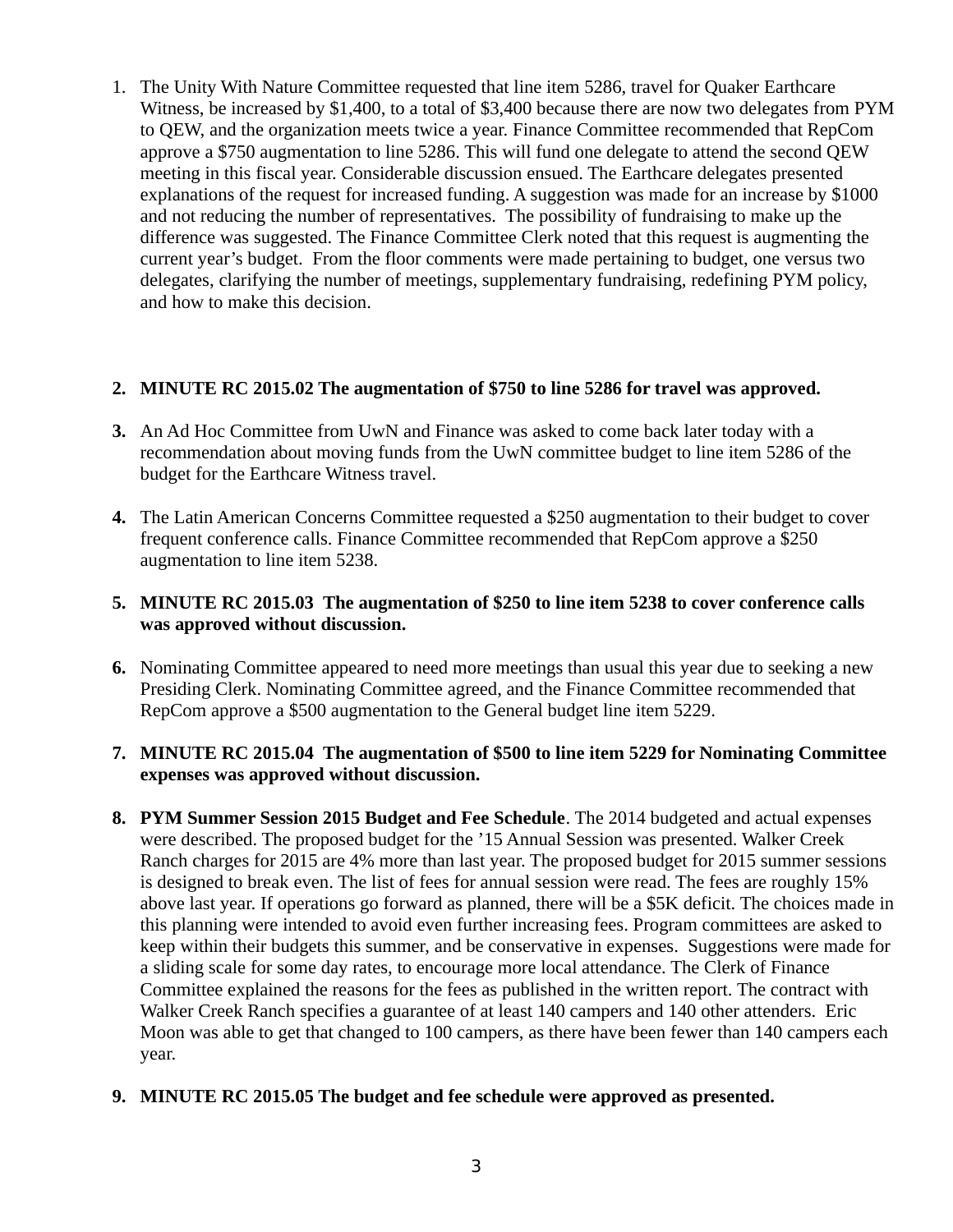- **I. Unity with Nature Committee:** Committee co-clerk Catya de Neergaard (Strawberry Creek) reported that Quaker Earthcare Witness, Friends Committee on National Legislation, and the Quaker United Nations Office (New York) have issued a call *Facing the Challenge of Climate Change: A Shared Statement by Quaker Groups* which many Friends' bodies have signed. She encouraged Monthly Meetings and the Yearly Meeting to consider signing.
	- **1.** The committee co-clerk Muriel Strand (Sacramento) reported that the committee would like to have attenders be asked for voluntary carbon tax.
	- **2. MINUTE RC 2015.06: We approved inserting a link on the registration site to encourage a payment of a voluntary carbon tax that would go to the committee's Unity with Nature Project Fund.**
	- **3.** All present were encouraged to start now to form carpools for this summer's session.
	- **4.** The Committee would like to offer one simple meal at Yearly Meeting with the savings from that meal going to a homeless shelter, if this can be arranged with Walker Creek Ranch. Several others suggested formats for presenting the lesson of a simple meal. Because of concerns about added meal costs from Walker Creek Ranch, we were unable to move forward on this concern.
	- **5.** The Unity with Nature Committee is fund raising for the United with Nature Project Fund. Donations may be sent to the Treasurer with that Fund's name in the memo line.
	- **6.** The UwN Committee's report and additional documents are posted on the PYM website**.**

# **J. Youth Programs Coordinating Committee (YPCC) & Coordinator (YPC) report:**

Alyssa Nelson (Davis), Mary Klein (Palo Alto), Steve Leeds (San Francisco), and Jim Summers (La Jolla) presented the report.

- **1.** The operations of the committee were briefly described; they include considerable interactions with other committees. The committee provides support for Alyssa Nelson, Youth Program Coordinator, so she can be a resource for meetings and individuals, and help with rising needs. A process is being developed for a performance review for the YPC position. Questions about this process should be directed to Steve Leeds.
- **2.** Youth Programs Fund: The revenue and disbursements from the Bob Vogel Endowment were described. Grant requests have been turned around in one month. No requests were received in December. Mary and Alyssa will be available at lunch to talk with anyone about concerns and possible applications.
- **3.** Alyssa maintains a current calendar of events that are of interest to youth at http://www.pacificyearlymeeting.org/youth/. She has recently developed an online table-style view of this calendar in addition to the list-style calendar she emails out along with the occasional epistles to all Monthly Meetings and Worship Groups in PYM.
- **4.** Upcoming events pertaining to youth are:
	- **a.** Spring Camp for high-schoolers at Quaker Oaks Farm with the Wukchumni Tribe, March 31- April 4. Focus is on California Indians and restorative justice. For more information, contact Melissa Lovett-Adair, Central Coast Meeting.
	- **b.** Adult Allies to Youth Workshops: 1) at Orange Grove Meeting, April 18, 10AM-5PM, and 2) at Friends House in Santa Rosa, May 2, 10AM-5PM. Contact Alyssa Nelson for more information.
	- **c.** Two interest groups pertaining to youth are planned for Annual Sessions. One will be about the youth programs fund and general youth activities. The Committee wants all to understand the application process, and the funding and nurturing of our youth programs. The other interest group will be a co-presentation with the Youth Programs Committee, the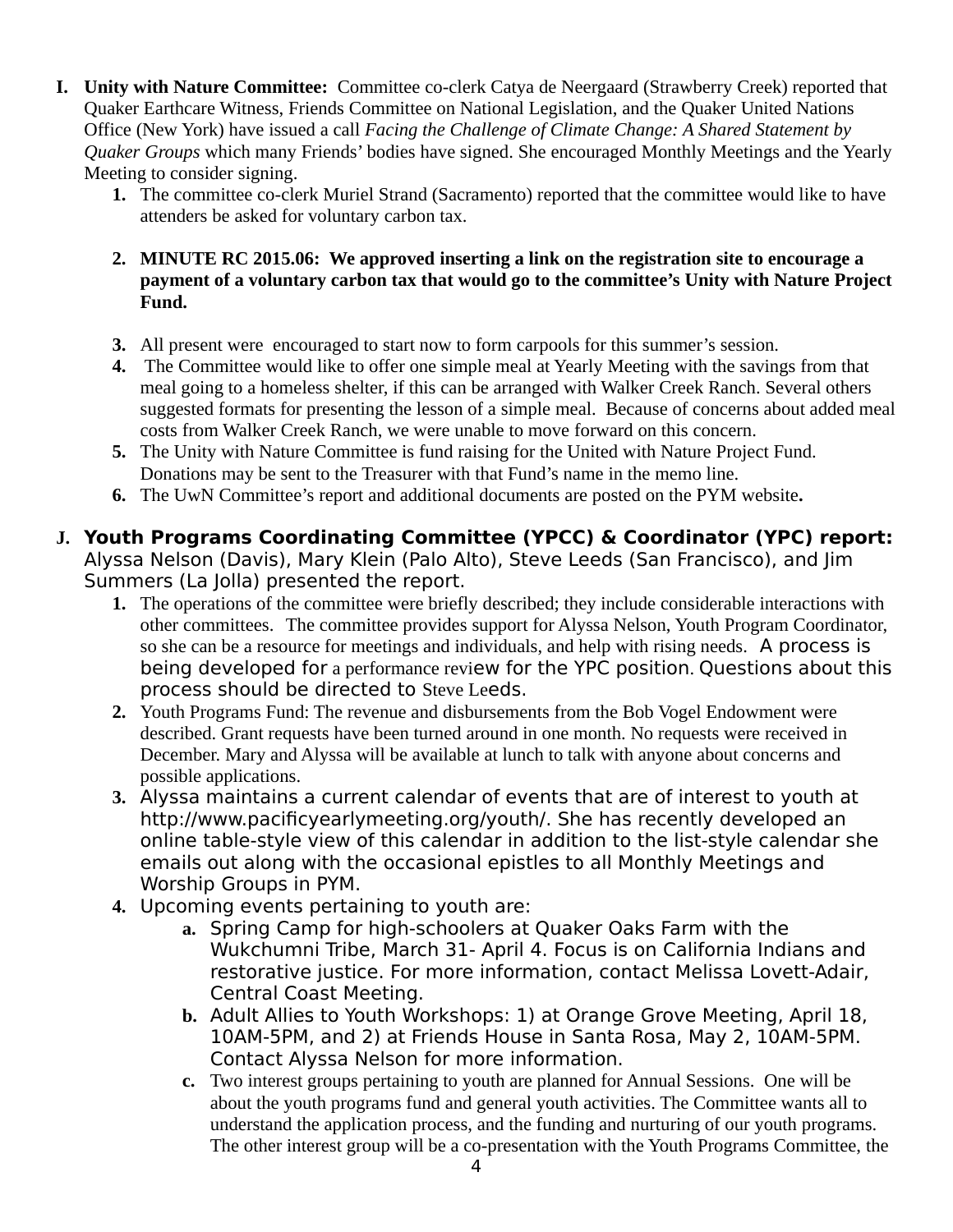Wukchumni tribal representatives and the Quaker Oaks Farm representatives about restorative justice and working together in developing relationship with the land.

- **K. Young Adult Friends:** YAF Co-Clerks Elena Anderson-Williams (San Jose) and Kylin Navarro (Berkeley) presented the report, noting that the recent establishment of the Committee on Institutional Memory has been helpful. Today Young Adult Friends spent a portion of the morning with Junior Yearly Meeting. They also planned for the upcoming March Alternatives to Violence Program Basics workshop at Berkeley Friends Meeting, and for pre-Annual Session meetings with special guests, keynote speaker Lloyd Lee Wilson (North Carolina Yearly Meeting, Conservative) and Paula Palmer of Boulder Monthly Meeting (*Towards a Right Relationship with America's Native Peoples*). The pre-session is open to all.
- **L. Report of the Ad Hoc Committee on OPYM Financial Allocations to Friends' Organizations:** Bronwen Hillman (Mexico City), Clerk of the Ad Hoc Committee, presented the report. She described the process they have gone through, as requested in the '14 Annual Session. The group adapted its recommendations from past guidelines, to clarify the present proposed guidelines. The priorities were listed which are also in the written report. A request was made to approve the guidelines.

# **1. MINUTE RC 2015.07 The guidelines of the Ad Hoc Committee were approved.**

- **2.** Considerable strongly felt discussion followed the report of the specific proposal for financial allocations. A number of suggestions were made regarding specific amounts to be donated. Questions were asked about why certain amounts were lower or higher than previously and how a new organization would get itself onto this list. This is explained in the guidelines.
- **3.** A question was asked about the amount allocated for Casa de Los Amigos and how the Casa is funded. Nick Wright (Mexico City) explained the sources of funding. The last page of the report shows a complete list of organizations with comparisons.
- **4.** Various general and specific proposals were made and discussed. It was noted that the fiscal year ends on September 30<sup>th</sup> so donations could still be made after Annual Session. Several comments were made about placing trust in a committee's work.
- **5. MINUTE RC 2015.08 Approval was reached to give the recommendations from the ad hoc committee on financial allocations to the Finance Committee for discernment, with the advice to allocate funds back to QUNO. Finance Committee was advised to bring back the revised list of allocation to Annual Session 2015 for approval by the larger body.**
- **6.** The Presiding Clerk observed that the Ad Hoc Committee on Pacific Yearly Meeting Financial Allocations to Friends Organizations, having completed its work, is laid down.
- **M. Peace and Social Order Committee:** Clerk Anthony Manousos reported that Psalm 85 called to him from things said during these sessions: "When love and truth have met each other, when justice and peace have kissed, faithfulness springs up from the earth, and righteousness smiles down from the heavens." The Committee has an electronic listserve with about 70 Friends, sends out periodic notices, and holds monthly calls with 6-7 Friends. Anthony invited Friends to join the listserve. P&SO will sponsor the following Interest Groups for the annual session:
	- **1. A Quaker response to the increased migration of Latin American children and families.** Jointly sponsored with Latin American Concerns. **(**Four monthly meetings have passed minutes around this concern.)
	- **2. Mass Incarceration and Restorative Justice,** an AFSC interest group convened by Laura Magnani and her colleague, Jerry Elster, a formerly incarcerated man who has become AFSC's healing justice coordinator.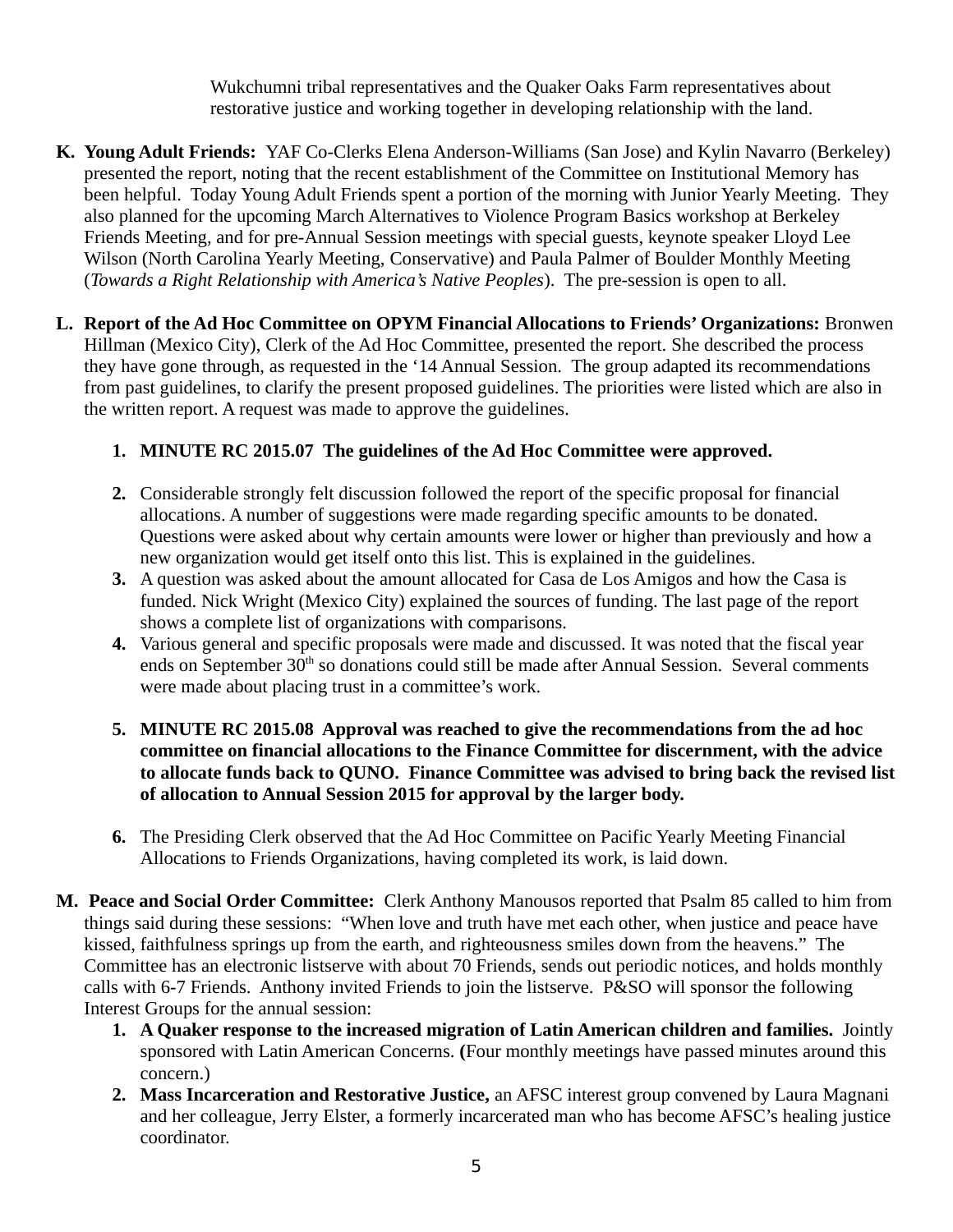- **3. Stopping Lethal Drone Warfare,** on action suggestions for implementing the Yearly Meeting "weaponized drone minute." This minute draws upon the Princeton Theological Seminary lethal drone warfare conference.
- **4. Friends Peace Teams,** offered by Gay Howard**.**
- **5.** In addition, there may be an affinity group or Interest Group on homelessness.
- **6. Transformative Friends** will again happen. Possible presenters are encouraged to contact Anthony. One session will be on John and Alice Way.
- **N. Latin American Concerns:** Donna Higgins Smith (Redwood Forest) presented the report, including a brief history of the LAC committee formation. The committee's purpose is to support—*not* replace—spirit-led projects initiated by meetings and individuals, and to disseminate information and concerns about programs in Latin America. The Director of the Guatemala Program, Miguel Costop, will be facilitating an Interest Group at Annual Session on Quakerism and Mayan spirituality.
	- **1.** Last summer the formation of Child Refugee and Migration subcommittee arose out of an affinity group on refugee children. Lynnette Arnold (Santa Barbara) and Laura Kohl (La Jolla) presented the subcommittee report. They described the basis of this interest and concern. This group has produced a Leading Statement, Mission Statement and a Resources List which are on the PYM website. Also on the website are four Meeting minutes pertaining to refugee children and families and a letter to monthly meetings encouraging them to develop their own minutes. The Child Refugee subcommittee meets on alternate Thursdays. Persons with like interests are encouraged to join the subcommittee. An Annual Session interest group on Child Refugees and Migration is being requested with Peace and Social Order Committee and LACC as co-sponsors. Redwood Forest has its own child refugee subcommittee and have been active doing direct action. There have also been interfaith vigils in Santa Barbara and because of those experiences Unitarians are now reaching out to Quakers.
	- **2.** Summaries of the LACC programs are contained in the full written report posted on the website. Those programs are Casa de Los Amigos, El Salvador Projects of Palo Alto Meeting, and Guatemala Friends Scholarship Program.
- **O. Site Committee**: Clerk Patricia Smith (Claremont) reported that members of the Sites committee have visited several sites, and searched many more online in both Northern and Southern California. Walker Creek is still the least expensive and one of the few where we would be the only group present during the session. The committee has made a decision that Walker Creek Ranch will continue to be the site for Annual Session for the foreseeable future. The Site Committee makes the recommendation that longdistance travelers get a discount on registration and that those in the South consider reserving buses for travel up North. The current Registrar noted that accessibility concerns have surfaced at Walker Creek; these will need to be addressed. Another Friend noted that registrations numbers tend to decline over time at a familiar site. Therefore Friends need to be more proactive in encouraging Meeting members to attend. The Presiding Clerk reported that our preferred time for Annual Session of late July/early is not available at WCR, since other groups at WCR have held those dates for longer periods.
- **P. Ministry and Oversight:** Bronwen Hillman (Mexico City), Clerk of PYM M&O, presented the report. The written report covers most of their activities. The following topics were discussed:
	- **1.** The draft schedule for Annual Session was offered with the request to take them back to monthly meetings for review. Various suggestions were made, including inserting or posting locations, an hour of free time each day, possibly for intergenerational activities. A suggestion was made to tackle one problematic issue for Annual Session each year. In response to the suggestion of creating a welcoming committee for Annual Session, Bronwen reported that a buddy system is in place; it has been in operation for two years, and is continuing.
	- **2. MINUTE RC 2015.09 The draft Annual Session schedule was approved as presented.**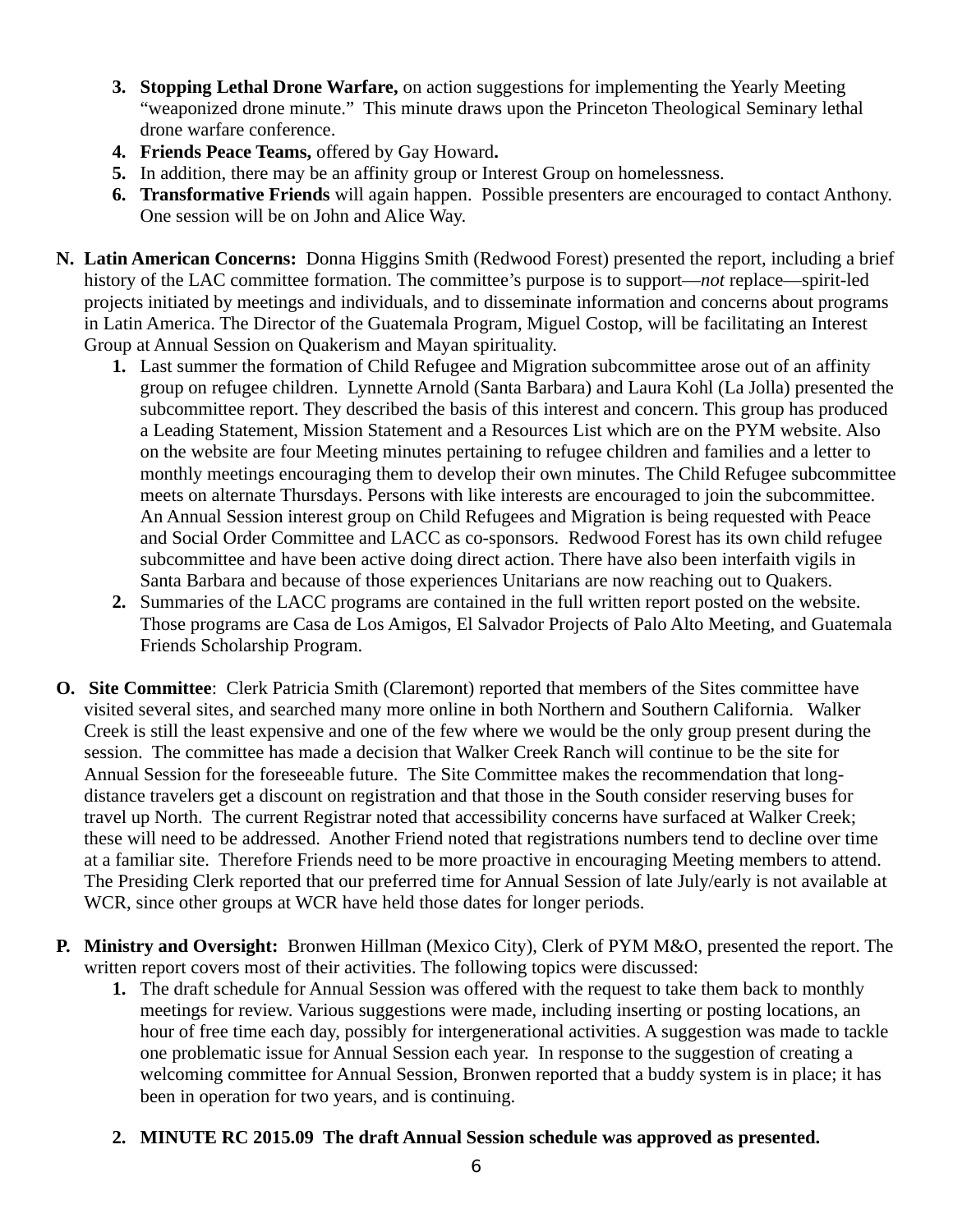- **3.** Racial Justice subcommittee: Co-Clerks Diego Navarro (Santa Cruz) and Sandy Kewman (Grass Valley) presented the report. They described how the committee was formed, the history of its activities, and some of its educational foci.
- **4.** In addition to developing an interest group for Annual Session, the subcommittee seeks funding to purchase Shakti Butler's "Breaking the Codes" film, including the rights to stream it. Doing so would allow it to be used on multiple sites. The subcommittee also intends to purchase the workbook for the film and make it available for all Meetings in PYM.
- **5.** M&O raised concerns about the dwindling numbers to the Annual Session. A proposal was made to change the configuration of PYM's Annual Session schedule, to address the needs of families and the rising costs. Three configurations were provided in the report for consideration, not ffor '15, but for possible use in 2016 and 2017. JYM representatives spoke to keeping a long Annual Session or making it even longer. They treasure the relationships and spiritual sustenance forged within Annual Session and want to allow the opportunity for more, not less. Reps were asked to bring this concern to monthly meetings prior to Annual Session and get feedback about preferences and obstacles to attending. M&O will take comments and rework the proposed configuration prior to Annual Session.
- **6.** The Clerk of M&O vigorously thanked RepCom for the community building dinner and meeting on Friday night before this day's business.
- **Q. Registrars' Report:** Sarah Tyrell (Berkeley) and Joyce Samati (Strawberry Creek) noted that the report was posted on the Yearly Meeting website. A contract has been signed between Berkeley Friends Meeting and the Yearly Meeting to provide registration services. The registrars are glad to be working again this year with Brylie Oxley, PYM Webmaster, to provide on-line registration.
	- **1.** Registration is scheduled to begin on April 1. May 18<sup>th</sup> is the deadline for an early registration discount; June  $8<sup>th</sup>$  is the last day to receive a full refund, and to avoid incurring late fees. M&O will provide information about applications for attendance assistance, and asked that Reps encourage Friends in their Meeting or Worship Group to plan to attend the PYM Annual Session July 13 – 18, 2015. It is important to note the deadlines, and register early to receive the discount.
	- **2.** March 25th is the deadline to submit materials that will be useful to Friends making plans and registering to attend the Annual Session. We will also accept materials to be included as part of the registration confirmation packets.
	- **3.** We paused for time in worship

# **R. Nominating and Naming Committees:**

- **1.** Elaine Emily (Strawberry Creek) presented the second reading of the Nominating Committee report.
- **2. MINUTE RC 2015.10 Representative Committee approve Rick Altherr (San Jose) as Junior Arrangements, whose term now runs through 2016; and Senior Arrangements Clerk Eric Moon (Berkeley), whose term now ends in 2015. Joyce Pointe (Apple Seed) is approved as a member of Unity with Nature Committee (term ending 2016).**
- **3. MINUTE RC 2015.11 Representative Committee approves the Naming Committee of Sarah Tyrell (Berkeley), Patricia Smith (Claremont), and Linda Rowell (Chico), with Alvaro Alvarado (Sacramento) as the alternate.**
- **S. Clerk's comments on Annual Session Guests:** The Clerk has invited more guests (three) than can be covered by the current budget for the Clerk's Discretionary Fund. Paula Palmer is a released Friend from Boulder Meeting who reportedly presents a dynamic workshop. The Keynote Speaker will be Lloyd Lee